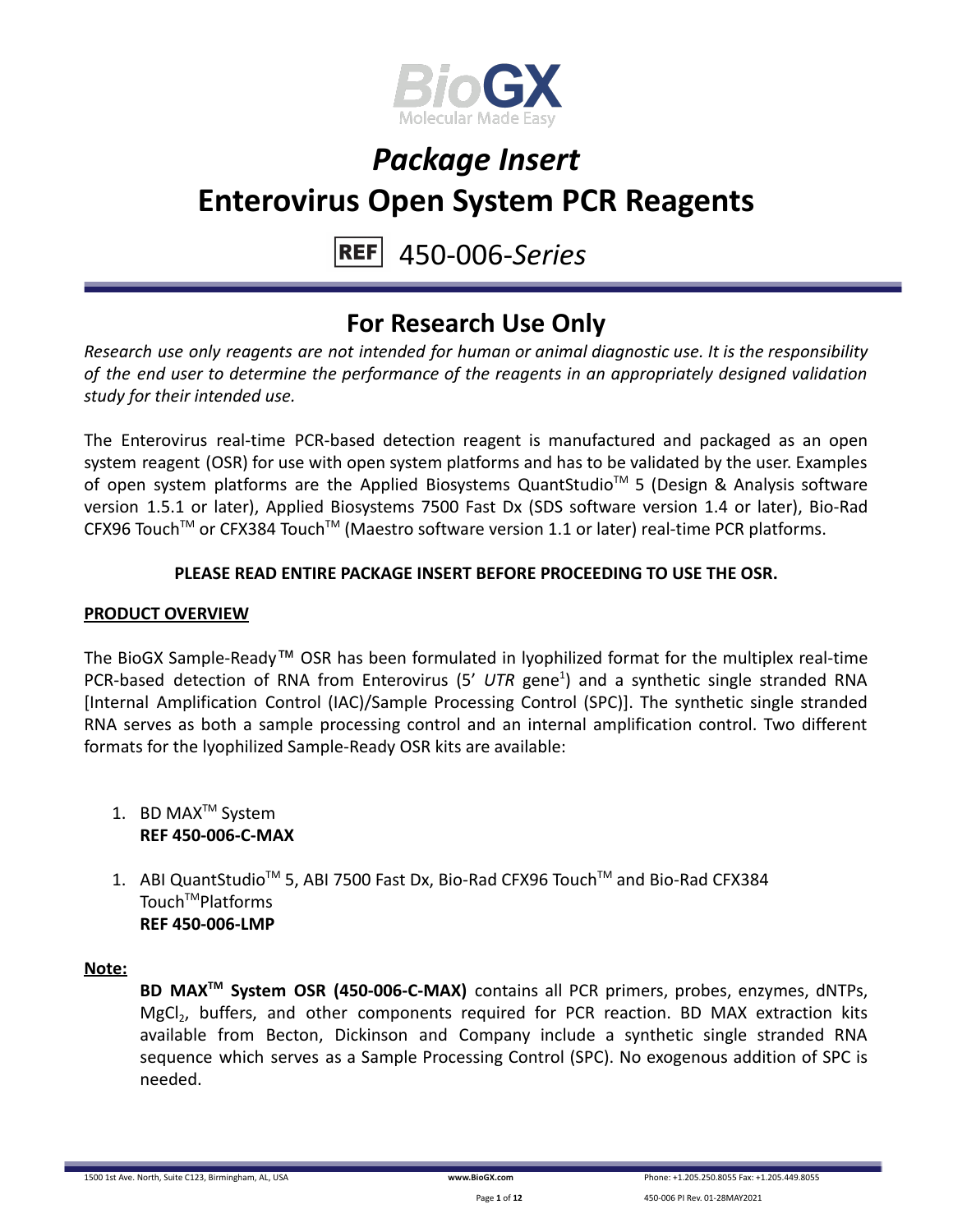

450-006-*Series*

**OSR for ABI and Bio-Rad Platforms (450-006-LMP)** contain all PCR primers, probes, enzymes, dNTPs, MgCl<sub>2</sub>, buffers, and other components required for the PCR reaction. Synthetic single stranded RNA sequence is included in the OSR master mix and serves as Internal Amplification Control (IAC). No exogenous addition of SPC is needed.

### **PACKAGE CONTENTS**

**BioGX REF:** 450-006-C-MAX **Platform(s):** BD MAX<sup>™</sup> System

Each 24-reaction package contains two pouches:

- 1. First pouch contains 24 sealed BD MAX<sup>™</sup> tubes of BioGX lyophilized Sample-Ready<sup>™</sup> OSR, each tube sufficient for a 12.5 µL PCR reaction.
- 2. Second pouch contains 24 sealed BD MAX<sup>™</sup> tubes, each containing 25  $\mu$ L of OSR-specific BioGX Rehydration Buffer.

#### **BioGX REF:** 450-006-LMP

Platform(s): ABI QuantStudio<sup>™</sup> 5, ABI 7500 Fast Dx, Bio-Rad CFX96 Touch<sup>™</sup> and Bio-Rad CFX384  $T$ ouch $T$ <sup>M</sup>

Each 64-reaction package consists of one pouch:

1. The pouch contains 2 x 8-tube strips. Each tube contains BioGX lyophilized Sample-Ready<sup>™</sup> OSR sufficient for 4 x 15 µL PCR reactions.

Note: 8-tube strips containing reagents ARE NOT compatible with ABI QuantStudio<sup>™</sup> 5, ABI 7500 Fast Dx, Bio-Rad CFX96 Touch™ and Bio-Rad CFX384 Touch™ instruments.

#### **EQUIPMENT AND MATERIALS REQUIRED BUT NOT PROVIDED**

- Lyophilized Positive Control Template DNA Beads  $(10^5 \text{ copies/head})$ 
	- BioGX Enterovirus (Part number 720-0101)
- BioGX Molecular Grade Water or equivalent
	- BioGX Rehydration Water (Part number: 800-0035-12)
- BD MAX ™ ExK ™ TNA-2 (US BD catalog no. 442825/ International BD catalog no. 442826)
- BD MAX ™ PCR Cartridges (US and International BD catalog no. 437519)
- Vortex Genie 2 Vortexer (VWR catalog no. 58815-234) or equivalent
- Disposable nitrile gloves
- Applied Biosystems QuantStudio 5 (0.2 mL) consumables.
	- Thermo Fisher optical 8-tube strip (catalog no. 4316567)
	- Thermo Fisher ultra-clear optical caps, strips of 8 (catalog no. AB-0866)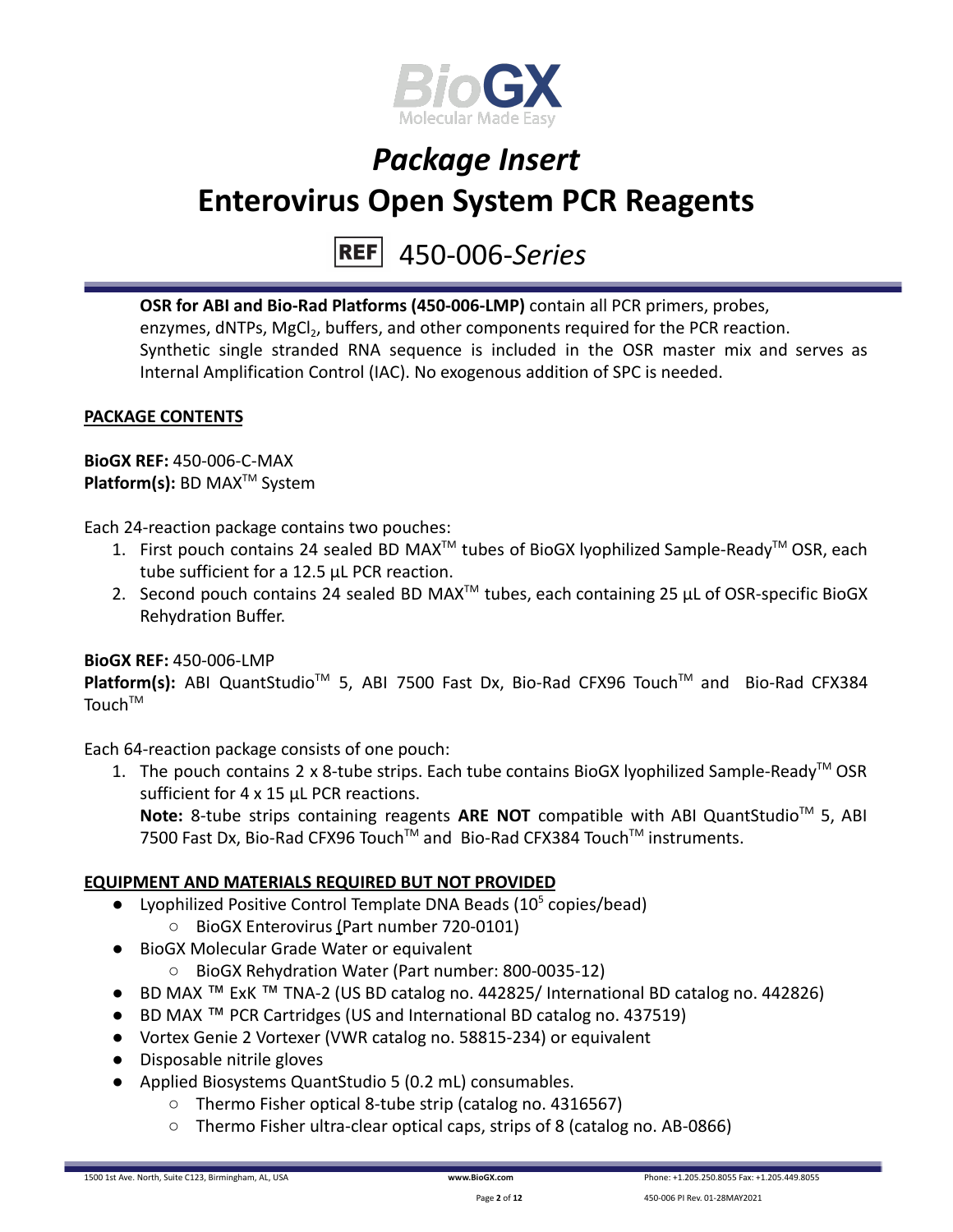

450-006-*Series*

- Thermo Fisher 96-well optical clear reaction plates (catalog no. A36924)
- Thermo Fisher 96-well qPCR plate seals (catalog no. AB-1170)
- Applied Biosystems 7500 Fast Dx (0.1 mL) consumables.
	- Thermo Fisher optical 8-tube strip (catalog no. 4358293)
	- Thermo Fisher ultra-clear optical caps, strips of 8 (catalog no. 4323032)
	- Thermo Fisher 96-well optical reaction plates (catalog no. 4346906)
	- Thermo Fisher 96-well qPCR plate seals (catalog no. 4311971)
- Bio-Rad CFX96 Touch consumables.
	- Bio-Rad 8-tube PCR strips without caps (catalog no. TLS0851)
	- Bio-Rad Optical flat 8-cap strips for PCR tubes (catalog no. TCS0803)
	- Bio-Rad 96-well plates (catalog no. HSP9655)
	- Bio-Rad 96-well plate sealing film, optical (catalog no. MSB1001)
- Bio-Rad CFX384 Touch consumables.
	- Bio-Rad 384-well plates (catalog no. HSP3905)
	- Bio-Rad 384-well plate sealing film, optical (catalog no. MSB1001)

### **WARNINGS AND PRECAUTIONS**

- For research use only. Not intended for human or animal diagnostics use.
- If handling biological samples, including used Extraction Kits and PCR Cartridges, treat as if capable of transmitting infectious agents in accordance with safe laboratory procedures such as those described in CLSI Document M29 $2$  and in Biosafety in Microbiological and Biomedical Laboratories<sup>3</sup>.
- BioGX REF: 450-006-C-MAX has been quality control tested only with the BD Open System Extraction Kits on the BD MAX<sup>™</sup> System.
- BioGX REF: 450-006-LMP has been quality control tested only with the ABI QuantStudio<sup>™</sup> 5, ABI 7500 Fast Dx, Bio-Rad CFX96 Touch™ and Bio-Rad CFX384 Touch<sup>™</sup> real-time PCR platforms.
- Do not use the reagents if the protective pouches are open or torn upon arrival.
- Close reagent protective pouches promptly with the zip seal after each use. Remove any excess air in the pouches prior to sealing and store at 2-8 °C.
- Do not remove desiccant from the PCR master mix pouches.
- Do not use Sample-Ready**TM** master mix if the desiccant is not present or is broken inside the Sample-Ready**TM** master mix pouches.
- Do not use reagent tubes if the foil seal has been opened or damaged.
- Do not mix reagents from different pouches and/or kits and/or lots.
- Do not use expired reagents and/or materials.



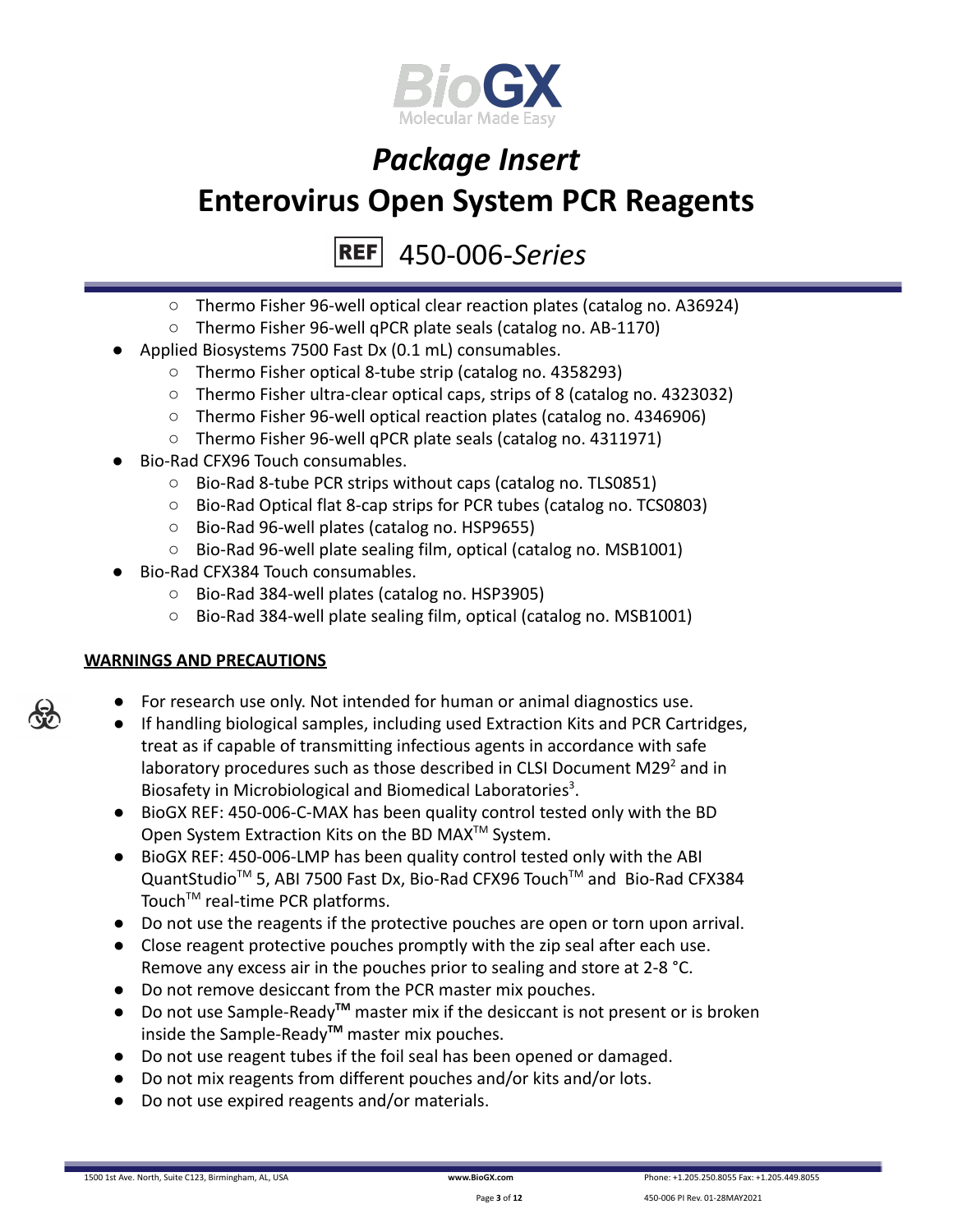

## 450-006-*Series*

- Refer to BD MAX<sup>™</sup> ExK<sup>™</sup> TNA-2 Extraction Kit Instructions or to other respective nucleic acid extraction kits manufacturers' instructions for information about proper handling, cautions, and proper waste disposal.
	- Do not mix septum caps between Sample Buffer Tubes or re-use septum caps as contamination may occur and compromise test results.
	- Check BD Unitized Reagent Strips for proper liquid fills (ensure that the liquids are at the bottom of the tubes).
	- Do not pipette by mouth.

 $\mathbf{i}$ 

- Do not smoke, drink, or eat in areas where samples or kits are being handled.
- Dispose of unused reagents and waste in accordance with country, federal, provincial, state, and local regulations.
- Use clean gloves when handling extraction kit components and PCR reagents and buffer tubes.

### **STORAGE REQUIREMENTS AND RECOMMENDATIONS**



Product ships at ambient temperature, but BioGX recommends long-term storage at 2-8°C. Reagents have been tested to demonstrate optimal performance when stored properly and consumed by the Manufacturer Recommended Use By Date. The end user may opt to extend the useful life for Research Use Only reagents upon completing their own performance validations. BioGX's guarantee of reagent integrity does not extend beyond the Manufacturer Recommended Use By Date when stored properly. Avoid exposing the reagents (lyophilized or rehydrated) to direct sunlight or long-term ambient lighting. Tightly reseal the pouch with unused reactions and immediately return to a refrigerator after opening. To mitigate reagent performance degradation from exposure to moisture, BioGX suggests using the entire contents of the opened pouch within 2 weeks; however, the user may choose to verify an extended working time > 2 weeks by performance testing with positive controls and an examination of the sample preparation control target.

## **SAMPLE TYPES UTILIZED FOR QUALITY CONTROL TESTING**

-Swab samples collected in Copan Universal Transport Media (UTM<sup>®</sup>), Copan ESwab<sup>TM</sup> or BD<sup>TM</sup> UVT -Cerebral spinal fluid (CSF)

1500 1st Ave. North, Suite C123, Birmingham, AL, USA **[www.BioGX.com](http://www.biogx.com/eu)** Phone: +1.205.250.8055 Fax: +1.205.449.8055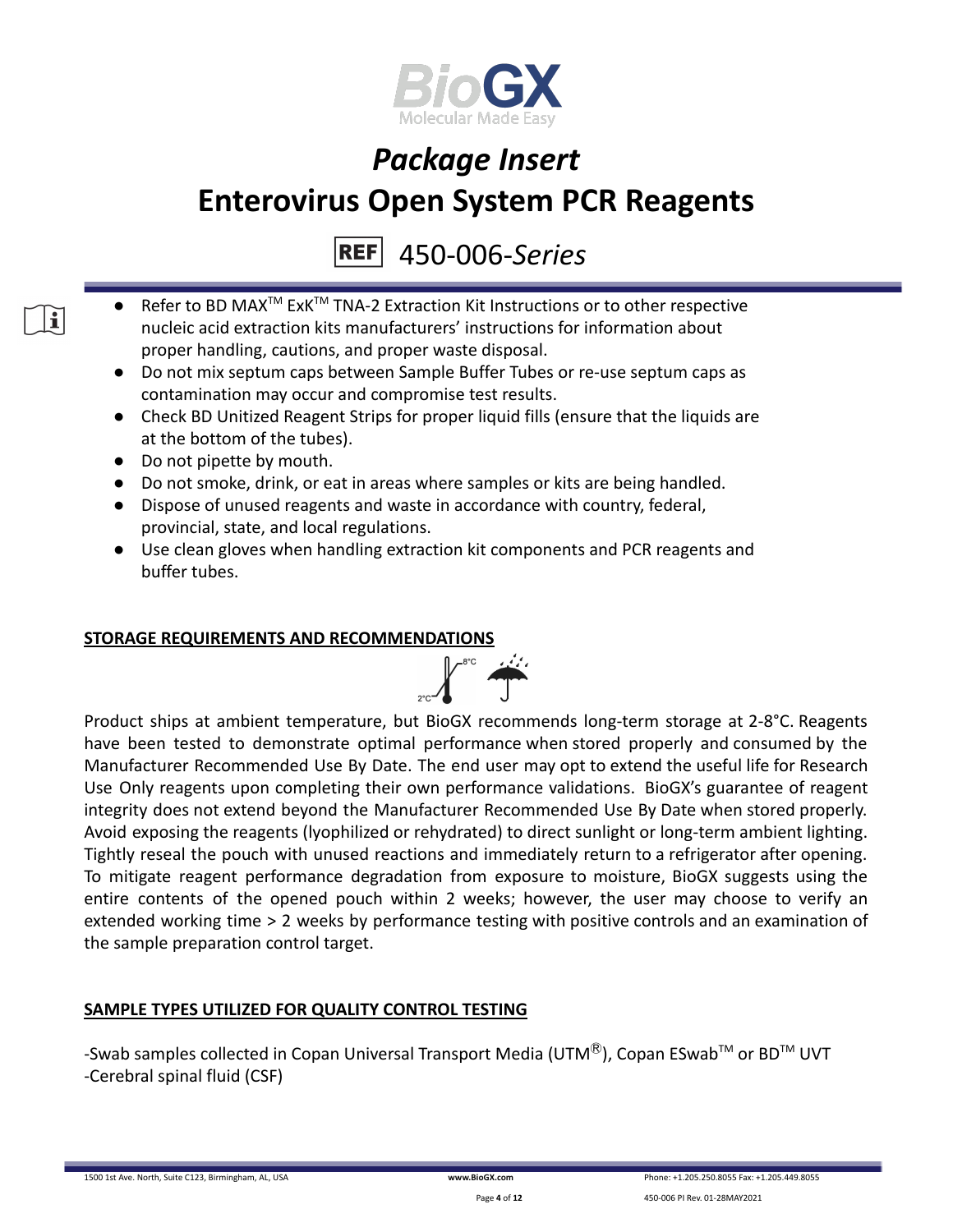

450-006-*Series*

#### **REAGENT OPTICAL CONFIGURATION**

## **Table 1A.** Optical Channel Configuration for REF 450-006-C-MAX.

| <b>Optical Channel</b><br>(Fluorophore Equivalent) | <b>Target</b> |
|----------------------------------------------------|---------------|
| <b>FAM</b>                                         | Unused        |
| <b>HEX</b>                                         | Unused        |
| Texas Red                                          | Enterovirus   |
| Cy <sub>5</sub>                                    | Unused        |
| Cy5.5                                              | <b>SPC</b>    |

#### **Table 1B.** Optical Channel Configuration for REF 450-006-LMP.

| <b>Optical Channel</b><br>(Fluorophore Equivalent) | <b>Target</b> |
|----------------------------------------------------|---------------|
| <b>FAM</b>                                         | Unused        |
| <b>HEX</b>                                         | Unused        |
| Texas Red                                          | Enterovirus   |
| Cy <sub>5</sub>                                    | <b>IAC</b>    |
| Cy5.5                                              | Unused        |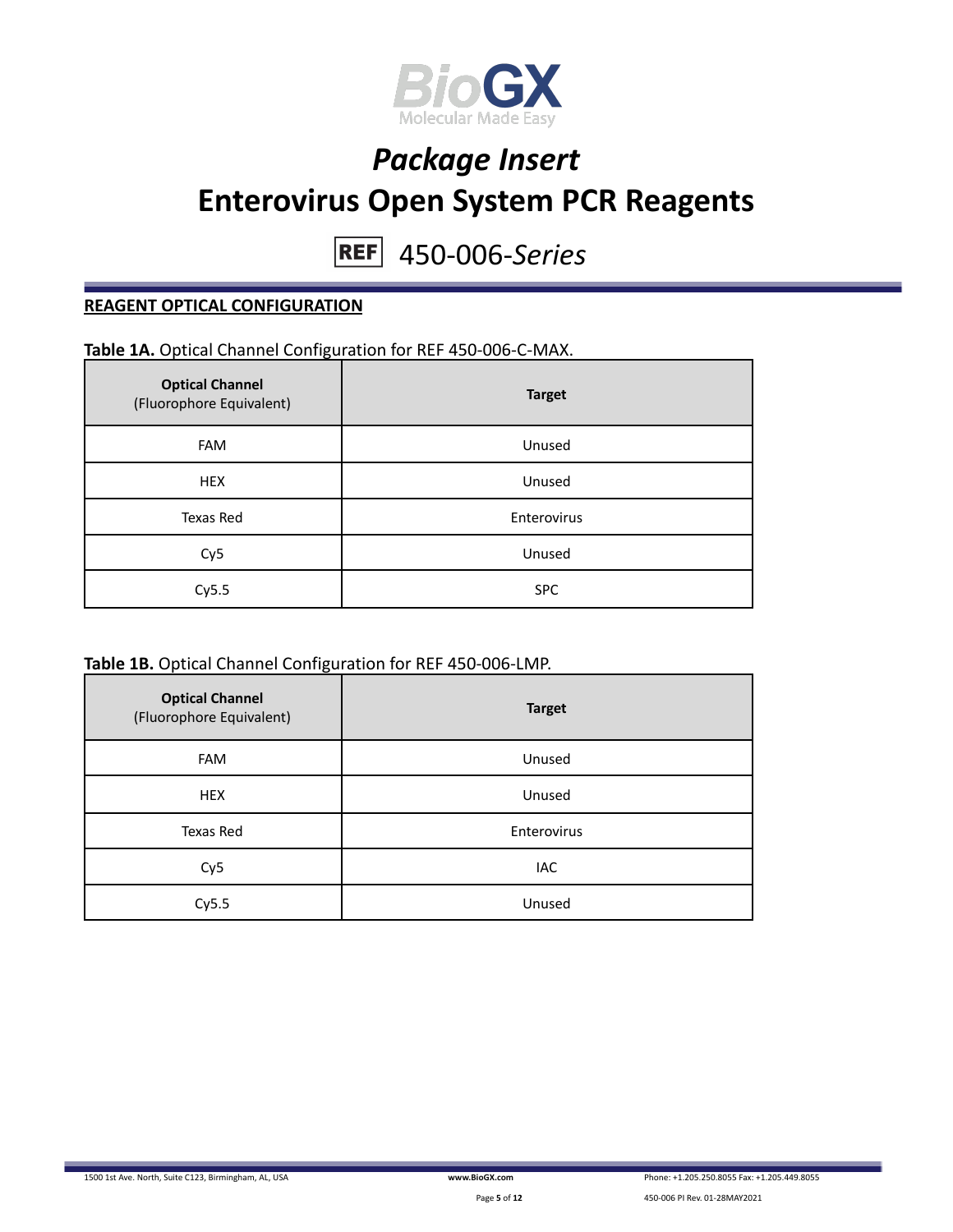

450-006-*Series* **REF** 

#### **QUALITY CONTROL AND EXTRACTION TESTING PARAMETERS**

### **BD MAXTM System (BioGX REF: 450-006-C-MAX)**

As a starting point, users can import and install the Electronic User Defined Protocol (eUDP) that utilizes **ExK TNA-2** extraction kits onto the BD MAX<sup>™</sup>. BioGX's most current eUDP utilized for quality control of this product can be obtained by sending an email to [TS@biogx.com](mailto:TS@biogx.com). Please refer to the BD MAX<sup>TM</sup> user manual<sup>4</sup> for uploading instructions**.**

#### **ABI and Bio-Rad Platforms (BioGX REF: 450-006-LMP)**

As a starting point, users can import and install a PCR run file onto:

- 1. Applied Biosystems QuantStudio<sup>™</sup> 5 (Design & Analysis software version 1.5.1 or later)
- 2. ABI 7500 Fast Dx (SDS software version 1.4 or later)
- 3. Bio-Rad CFX96 Touch<sup>™</sup> (Maestro software version 1.1 or later)
- 4. Bio-Rad CFX384 Touch™ (Maestro software version 1.1 or later)

BioGX's most current ABI QuantStudio<sup>™</sup> 5, ABI 7500 Fast Dx, Bio-Rad CFX96 Touch™, and Bio-Rad CFX384 Touch™ PCR run files utilized for quality control of this product can be obtained by sending an email to **[TS@biogx.com.](mailto:TS@biogx.com)** Please refer to the Applied Biosystems QuantStudio<sup>™</sup> 5 user manual<sup>5</sup> for uploading instructions. Please refer to the ABI 7500 Fast Dx user manual<sup>6</sup> for uploading instructions. Please refer to the Bio-Rad CFX96 Touch<sup>™</sup> user manual<sup>7</sup> for uploading instructions. Please refer to the Bio-Rad CFX384 Touch<sup>™</sup> user manual<sup>7</sup> for uploading instructions.

#### **SAMPLE VOLUMES UTILIZED DURING QUALITY CONTROL TESTING**

The end user may choose to validate a different pretreatment method or volume of sample to load other than the sample processing used by BioGX for QC testing as outlined below.

#### **Swab sample (3 mL Copan Universal Transport Media (UTM**Ⓡ**) or BDTM UVT)**

#### **BD MAXTM System**

Thoroughly vortex the sample prior to addition to the Sample Buffer Tube (SBT). Pipette 100 μL of sample into the SBT, aseptically place the BD<sup>TM</sup> septum cap on each SBT. Pulse vortex the SBT for 1-3 seconds, and load the SBT into the extraction tray.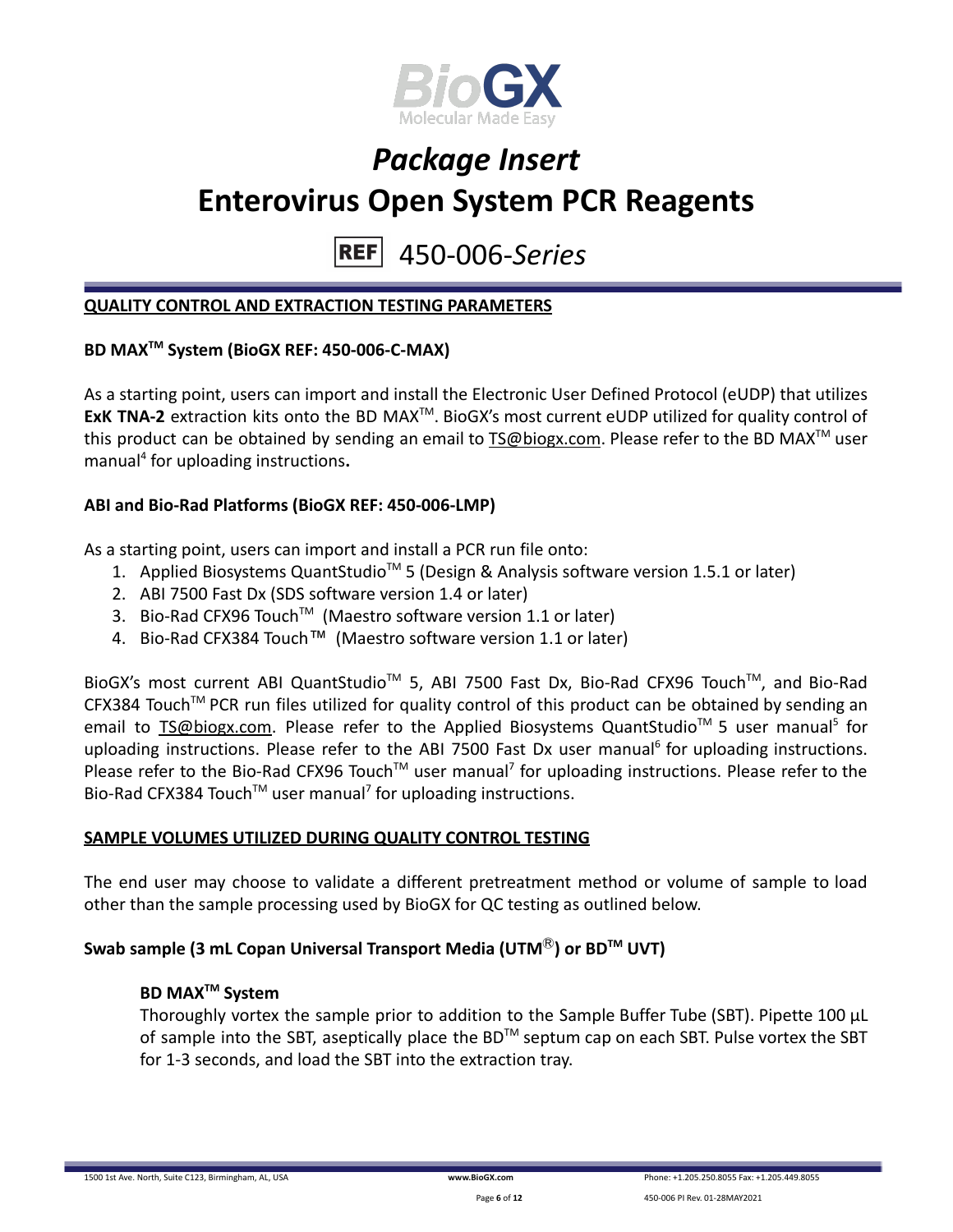

#### 450-006-*Series* **REF**

### **ABI and Bio-Rad Platforms (validated magnetic bead or silica column extraction kits)**

Thoroughly vortex the sample prior to processing. Follow manufacturer recommendations for extraction of appropriate sample volume. Transfer 5 μL to purified nucleic acid to master mix as described in Section: *BioGX Quality Control Test Setup Procedure for ABI and Bio-Rad Platforms.*

## **Swab sample (1 mL Copan Universal Transport Media (UTM**Ⓡ**), BDTM UVT or Copan ESwabTM )**

### **BD MAXTM System**

Thoroughly vortex the sample prior to addition to the Sample Buffer Tube (SBT). Pipette 50 μL of sample into the SBT, aseptically place the BD<sup>™</sup> septum cap on each SBT. Pulse vortex the SBT for 1-3 seconds, and load the SBT into the extraction tray.

### **ABI and Bio-Rad Platforms (validated magnetic bead or silica column extraction kits)**

Thoroughly vortex the sample prior to processing. Follow manufacturer recommendations for extraction of appropriate sample volume. Transfer 5 μL to purified nucleic acid to master mix as described in Section: *BioGX Quality Control Test Setup Procedure for ABI and Bio-Rad Platforms.*

### **Cerebrospinal Fluid (CSF)**

## **BD MAXTM System**

Thoroughly vortex the sample prior to addition to the Sample Buffer Tube (SBT). Pipette 200 μL of sample into the SBT, aseptically place the BD<sup>TM</sup> septum cap on each SBT. Pulse vortex the SBT for 1-3 seconds, and load the SBT into the extraction tray.

### **ABI and Bio-Rad Platforms (validated magnetic bead or silica column extraction kits)**

Thoroughly vortex the sample prior to processing. Follow manufacturer recommendations for extraction of appropriate sample volume. Transfer 5 μL to purified nucleic acid to master mix as described in Section: *BioGX Quality Control Test Setup Procedure for ABI and Bio-Rad Platforms.*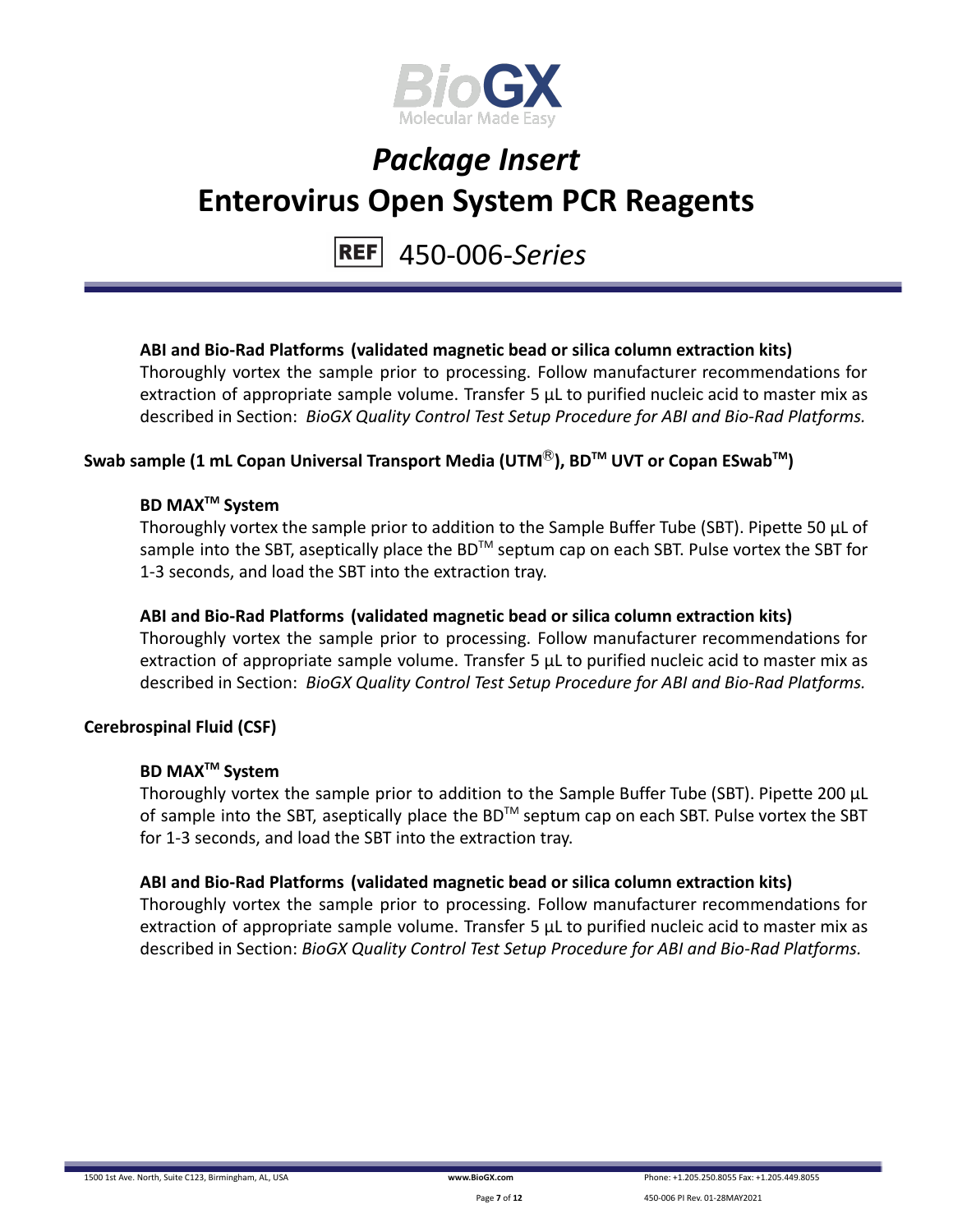

450-006-*Series* **REF** 

#### **BioGX QUALITY CONTROL TEST SETUP PROCEDURE**

## **BD MAXTM System Quality Control Test Setup**

#### **Loading a Sample Buffer Tube (SBT)**

- 1. Add the appropriate sample volume to each SBT.
- 2. Aseptically place  $BD^{TM}$  septum cap on each SBT.
- 3. Vortex the SBT for 1-3 seconds.
- 4. Load the SBT into the extraction tray.

### **WEAR NITRILE GLOVES WHEN HANDLING LYOPHILIZED REAGENTS TO REDUCE THE GENERATION OF STATIC CHARGES. DO NOT USE LATEX GLOVES.**

#### **Assembly of BD MAX Extraction Strips and BioGX Reagents**

- 1. Choose the appropriate BD MAX<sup>TM</sup> extraction kit (see above). DO NOT use BD MAX<sup>TM</sup> master mix or the blank 0.3 mL conical tubes that come with the extraction kit.
- 2. Load the selected extraction cartridges into the extraction tray, 1 per sample to be tested.
- 3. Snap one BD MAX<sup>™</sup> ExK<sup>™</sup> TNA Extraction tube into snap-in position 1 (Snap-1) of each extraction strip (**Figure 1**).
- 4. Snap one BioGX Sample-Ready™ lyophilized reagent tube into position 2 (Snap-2) of each extraction strip. Check to make sure the lyophilized cake is at the bottom of the tube prior to inserting into the strip. The funnel-shaped cake may be in any orientation  $(v, >, \land, <)$ .
- 5. Snap one BioGX Rehydration Buffer tube into position 3 (Snap-3) of each extraction strip. Check to make sure the buffer is at the bottom of the tube prior to inserting into the strip. Position 4 (Snap-4) will remain empty.
- 6. Lift the tray and briefly examine the bottom of each strip to ensure all reagents are at the bottom of each tube and bubbles are not present in Extraction buffer reservoirs.
- 7. Proceed with worklist generation and sample loading per BD MAX $^{TM}$  operating instructions. Select the appropriate User Defined Protocol (UDP). Load the extraction tray and, if necessary, a new PCR card into the instrument, close the door, and click "Start Run."
- 8. Analyze the results by opening the completed run file in the "Results" tab.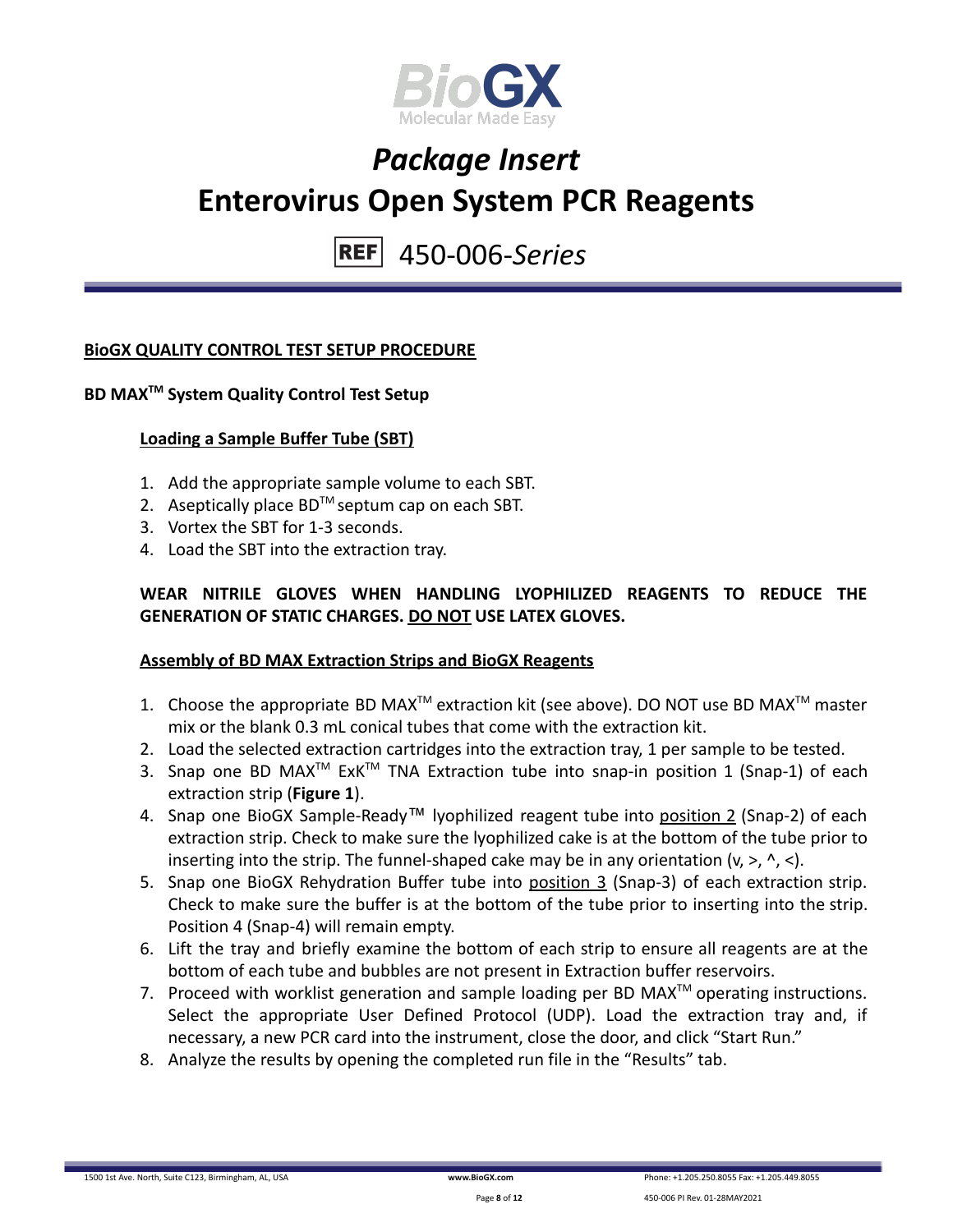

450-006-*Series* **REF** 



**Figure 1.** Diagram of BD MAX**TM** ExK**TM** 4-snap Unitized Reagent Strips.

#### **Important Note**

Always first insert all Snap-1 tubes, then all Snap-2 tubes, then all Snap-3 tubes. The Snap 4 position will remain empty unless the user has set up the reagent to run in dual master mix mode. Approximately 25 µL of extracted nucleic acid remains in the position 3 tube after extraction. This may be removed and saved for further analyses after the run has been completed.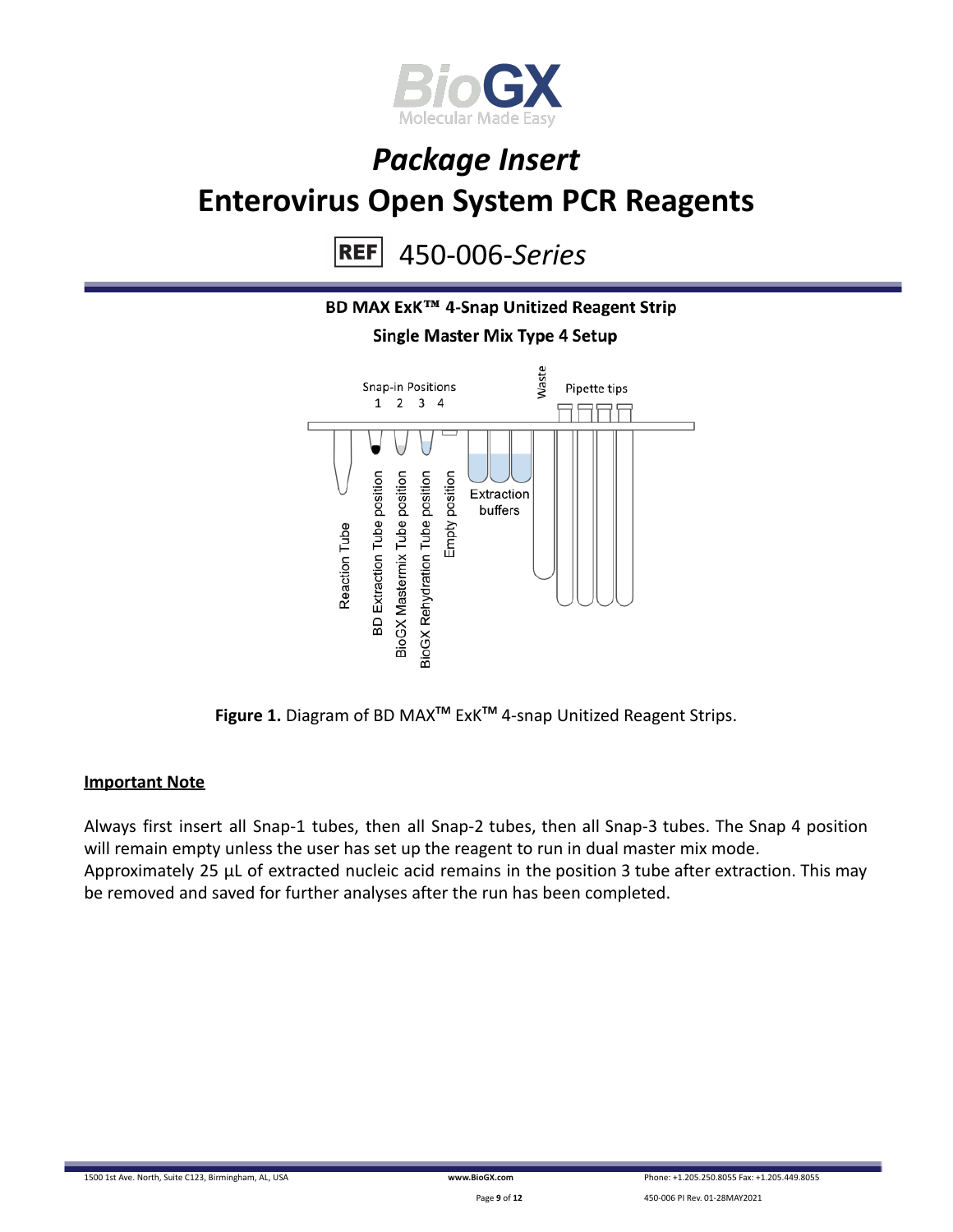

#### 450-006-*Series* **REF**

**ABI and Bio-Rad Platforms Quality Control Test Setup**

### **WEAR NITRILE GLOVES WHEN HANDLING LYOPHILIZED REAGENTS TO REDUCE THE GENERATION OF STATIC CHARGES. DO NOT USE LATEX GLOVES.**

#### **Assembly of BioGX Reagents**

1. Prepare the appropriate number of 8-tube PCR strips, 96-well or 384-well PCR plates.

2. Transfer 40 μL of molecular grade water to one vial of lyophilized BioGX reagents. The rehydrated master mix is more than sufficient for 4 samples to be tested.

Note: 8-tube strips containing reagents ARE NOT compatible with ABI QuantStudio<sup>™</sup> 5, ABI 7500 Fast Dx, Bio-Rad CFX96 Touch™ and Bio-Rad CFX384 Touch™ Platforms. Rehydrated master mix must be transferred to 8-tube PCR strips, 96-well or 384-well PCR plates compatible with appropriate instruments.

3. Mix by gently pipetting up and down. (IMPORTANT: Keep rehydrated master mix in a cold block or on ice if setup cannot not be completed within 20 minutes. If the rehydrated master mix cannot be used immediately, it can be capped and stored up to 24 hours at 2-8°C, protected from light).

4. Transfer 10 μL of rehydrated master mix to the bottom of 4 empty wells.

5. To each well containing 10 μL of rehydrated master mix, add 5 μL of extracted sample.

6. Affix the appropriate optical caps or optical plate seals.

7. Pulse spin the sealed PCR plate or tube to mix and bring liquid to the bottom.

8. Load 8-tube PCR strips or 96-well PCR plates into the real-time PCR platform and start the run. Avoid unnecessary delay once tubes/plates are loaded into the real-time PCR instrument.

#### **ASSAY PERFORMANCE**

All BioGX Research Use Only products are designed to detect 20 copies or less of the target nucleic acid per reaction.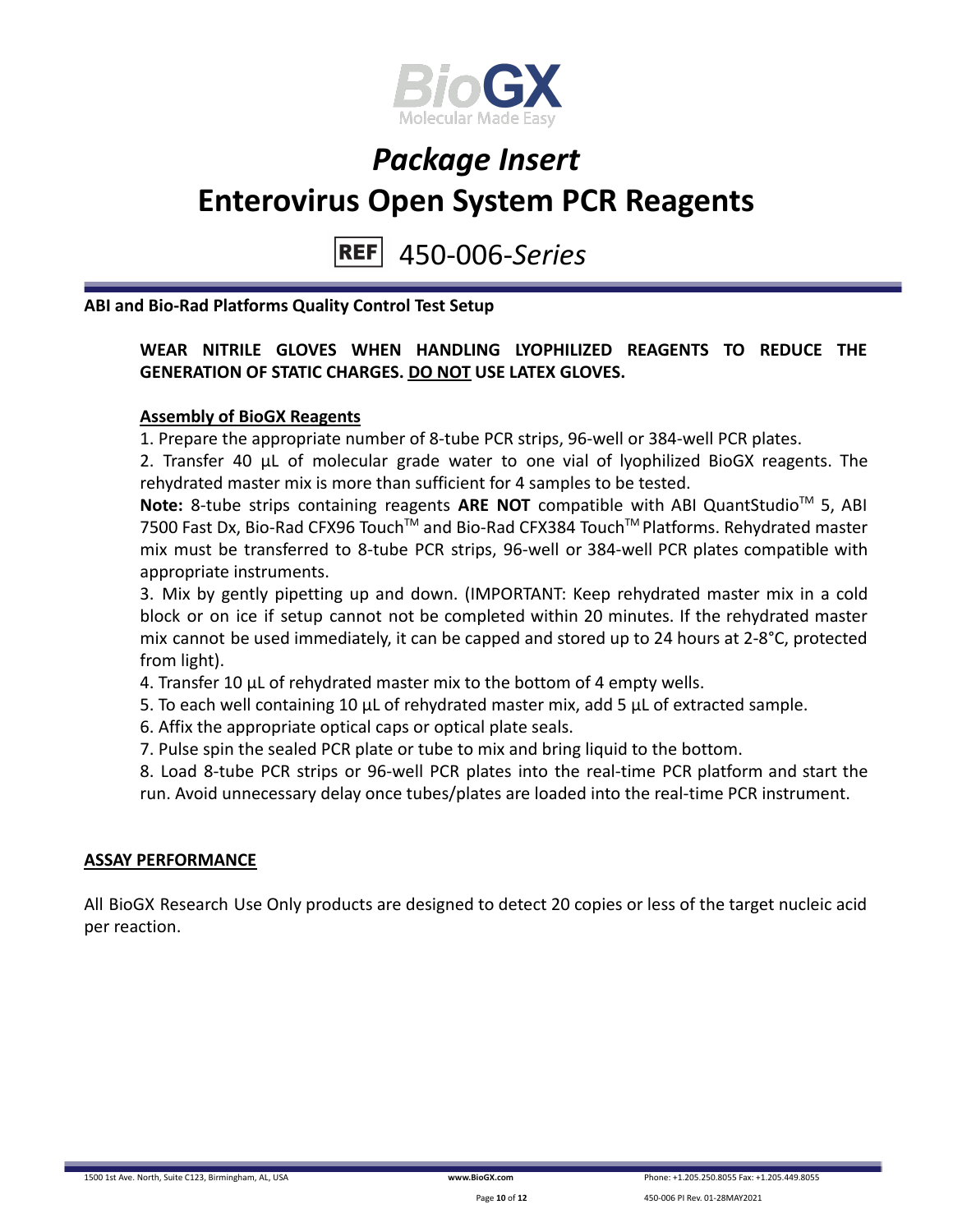

## 450-006-*Series*

#### **INTERPRETATION OF RESULTS**

| <b>Enterovirus</b> | <b>IAC or SPC</b> | Interpretation              |
|--------------------|-------------------|-----------------------------|
|                    | +/-               | <b>Enterovirus POSITIVE</b> |
|                    | +                 | <b>Enterovirus NEGATIVE</b> |
| -                  | $\,$              | Unresolved*                 |

\*Failed PCR due to inhibition, reagent failure or incorrect assembly of PCR reaction.

#### **REFERENCES**

- 1. Watzinger, F., et al. "Real-time quantitative PCR assays for detection and monitoring of pathogenic human viruses in immunosuppressed pediatric patients." Journal of clinical microbiology 42.11 (2004): 5189-5198
- 2. Clinical and Laboratory Standards Institute. Protection of laboratory workers from occupationally acquired infections; Approved Guideline. Document M29 (Refer to the latest edition).
- 3. Centers for Disease Control and Prevention and National Institutes of Health. Biosafety in Microbiological and Biomedical Laboratories. Choosewood L.C. and Wilson D.E. (eds) (2009). HHS Publication No. (CDC) 21-1112.
- 4. BD MAX<sup>™</sup> System User's Manual (refer to the latest revision) BD Life Sciences, Sparks, Maryland 21152 USA.
- 5. QuantStudioTM Design and Analysis software User Guide, ThermoFisher Scientific, Waltham, Massachusetts, USA (Refer to the latest version).
- 6. Applied Biosystems 7500 Fast Dx Real-Time PCR Instrument Instructions for Use (2012). Life Technologies Holdings Pte Ltd, Singapore. Publication Part Number 4406991 [Rev. E].
- 7. CFX96 Touch, CFX96 Touch Deep Well, CFX Connect, and CFX384 Touch Systems Instruction Manual (refer to the latest version), Bio-Rad Laboratories, Inc., Hercules, California, USA (Refer to the latest version).

#### **Please call BioGX or email info@biogx.com with any questions you may have regarding this product.**

| Rev. # | <b>Effective Date</b> | <b>Summary of Changes</b> |
|--------|-----------------------|---------------------------|
| 01     | 2021<br>28 MAY        | Initial<br>Release.       |